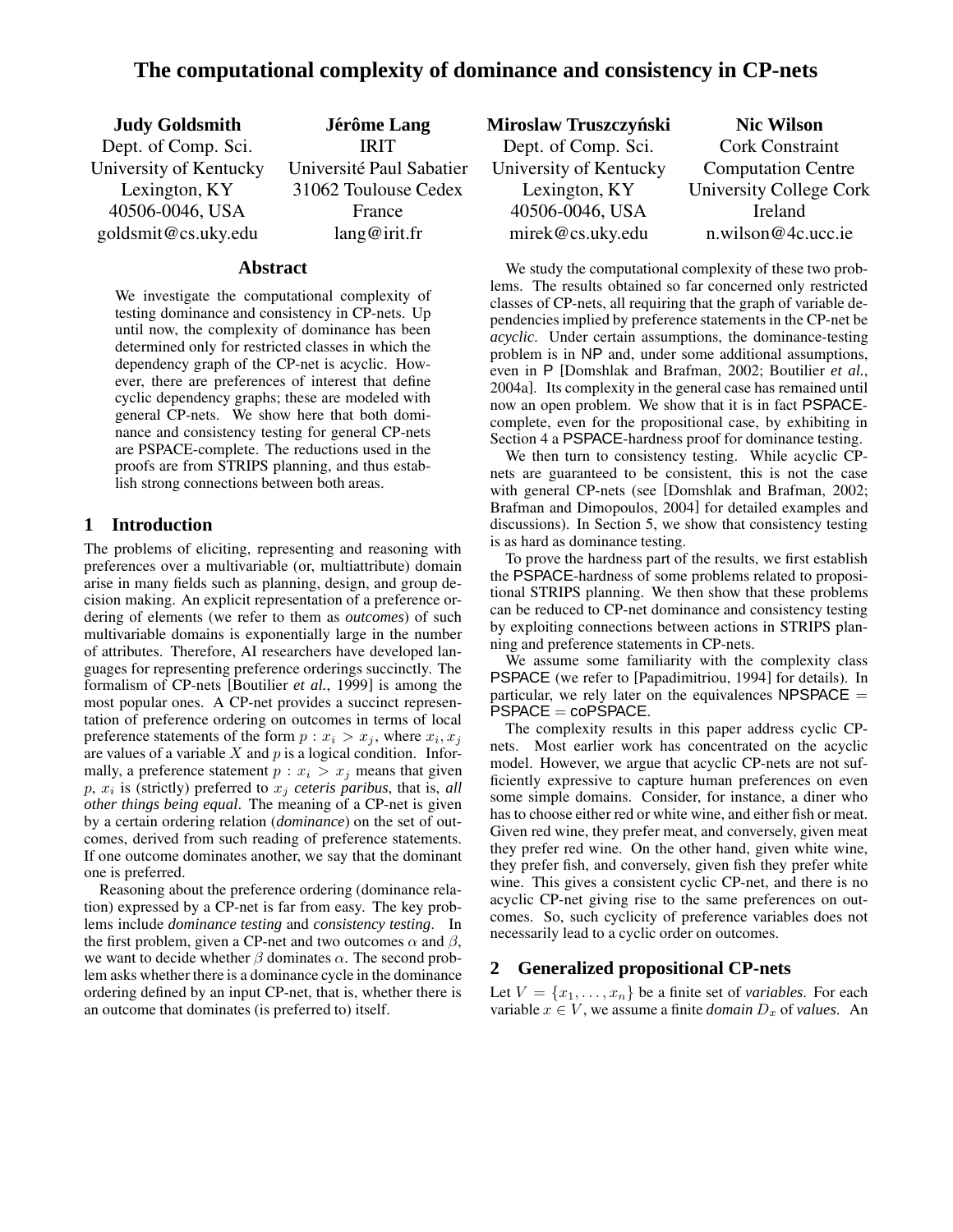*outcome* is an *n*-tuple  $(d_1, \ldots, d_n)$  of  $D_{x_1} \times \cdots \times D_{x_n}$ .

In this paper, we focus on *propositional* variables: variables with *binary* domains. Let V be a finite set of propositional variables. For every  $x \in V$ , we set  $D_x = \{x, \neg x\}$ (thus, we overload the notation and write  $x$  both for the variable and for one of its values). We refer to x and  $\neg x$  as literals. Given a literal l we write  $\neg l$  to denote the dual literal to l. The focus on binary variables makes the presentation clearer and has no impact on our complexity results.

A *conditional preference rule* (or, for short, a [preference] rule) over V is an expression  $p : l > \neg l$ , where l is a literal of some atom  $x \in V$  and p is a propositional formula over V that does not involve variable  $x$ .

**Definition 1 (Generalized CP-net)** *A* generalized CP-net C *(for short, a* GCP-net*) over* V *is a set of conditional preference rules. For*  $x \in V$  *we define*  $p_C^+(x)$  *and*  $p_C^-(x)$ *, usually written just:*  $p^+(x)$  *and*  $p^-(x)$ *, as follows:*  $p_C^+(x)$  *is equal to the disjunction of all p such that there exists a rule*  $p : x > \neg x$  $i$ *n*  $C$ *;*  $p_C^-(x)$  *is the disjunction of all p such that there exists a* rule  $p : \neg x > x$  *in C.* We define the associated directed *graph* G<sup>C</sup> *(the* dependency graph*) over* V *to consist of all pairs*  $(y, x)$  *of variables such that y appears in either*  $p^+(x)$  $or p^-(x)$ .

In our complexity results we will also need the following representation of GCP-nets: a GCP-net C is said to be in *conjunctive form* if C only contains rules  $p : l > \neg l$  such that p is a (possibly empty) conjunction of literals. In this case all formulas  $p^-(x)$ ,  $p^+(x)$  are in disjunctive normal form, that is, a disjunction of conjunctions of literals (including  $\top$  – the empty conjunction of literals).

GCP-nets determine a transitive relation on outcomes, interpreted in terms of preference. A preference rule  $p : l > \neg l$ represents the statement "given that  $p$  holds,  $l$  is preferred to ¬l *ceteris paribus*". Its intended meaning is as follows. If outcome  $β$  satisfies p and l, then  $β$  is preferred to the outcome  $\alpha$  which differs from  $\beta$  only in that it assigns  $\neg l$  for variable x. In this situation we say that there is *an improving flip* from  $\alpha$  to  $\beta$  sanctioned by the rule  $p : l > \neg l$ . If  $\alpha_0, \ldots, \alpha_m$  is a sequence of outcomes with  $m \geq 1$  and each next outcome in the sequence is obtained from the previous one by an improving flip, then we say that  $\alpha_0, \ldots, \alpha_m$  is an *improving sequence* (from  $\alpha_0$  to  $\alpha_m$ ) for the GCP-net, and that  $\alpha_m$  *dominates*  $\alpha_0$ , written  $\alpha_0 \prec \alpha_m$ .

Finally, A GCP-net is *consistent* if there is no outcome  $\alpha$ which is strictly preferred to itself, i.e., such that  $\alpha \prec \alpha$ .

The main objective of the paper is to establish the complexity of the following two problems concerning the notion of dominance associated with GCP-nets (sometimes under restrictions on the class of input GCP-nets).

#### **Definition 2**

GCP-DOMINANCE*: given a GCP-net* C *and two outcomes* α *and*  $\beta$ *, decide whether*  $\alpha \prec \beta$  *in C*.

GCP-CONSISTENCY*: given a GCP-net* C*, decide whether* C *is consistent.*

There are two properties of GCP-nets that are essential in linking them to the original notion of CP-nets [Boutilier *et al.*, 1999; 2004a].

#### **Definition 3**

*A GCP-net C over V is* locally consistent *if for every*  $x \in$ V, the formula  $p_C^-(x) \wedge p_C^+(x)$  is unsatisfiable. It is locally complete *if for every*  $x \in V$ , the formula  $p_C^-(x) \vee p_C^+(x)$  is a *tautology.*

**Definition 4 (Propositional CP-net)** *A* CP-net *over the set* V *of (propositional) variables is a locally consistent and locally complete GCP-net over* V *.*

Problems CP-DOMINANCE and CP-CONSISTENCY are defined analogously to Definition 2.

This definition of a CP-net differs from the one given in [Boutilier *et al.*, 2004a], which uses explicit conditional preference tables. Our representation is often more compact, but it is easy to verify that it is equivalent in that it gives rise to the same definition of dominance.

When defining a decision problem, it is critical to specify the way to represent its input instances, as the representation may affect the complexity of the problem. Unless stated otherwise, we assume that GCP-nets (and so, also CP-nets) are represented as a set of preference rules, as described in Definition 1. Therefore, the size of a GCP-net is given by the total size of the formulas  $p^-(x)$ ,  $p^+(x)$ ,  $x \in V$ .

# **3 Propositional STRIPS planning**

In this section we derive some technical results on propositional STRIPS planning which form the basis of our complexity results in Sections 4 and 5. We establish the complexity of plan existence problems for propositional STRIPS planning, under restrictions on input instances that make the problem useful in the studies of dominance and consistency in GCPnets.

Let V be a finite set of variables. A *state* over V is a complete and consistent set of literals over  $V$  (which we often view as the conjunction of its members). A state is therefore equivalent to an *outcome*, defined in a CP-nets context.

**Definition 5 (Propositional STRIPS planning)** *A* propositional STRIPS instance *is a tuple*  $\langle V, \alpha_0, \gamma, ACT \rangle$ *, where* 

- *1.* V *is a finite set of propositional variables;*
- *2.*  $\alpha_0$  *is a state (over V), called the initial state;*
- *3.*  $\gamma$  *is a state called the goal;*
- *4.* ACT *is a finite set of* actions*, where each action* a ∈ ACT *is described by a consistent conjunction of literals pre*(a) *(a* precondition*) and a consistent conjunction of literals*  $post(a)$  *(a* postcondition, or effect*)*.

*An action a is* executable *in a state*  $\alpha$  *if*  $\alpha \models pre(a)$ *. The* effect *of* a in state  $\alpha$  is the state  $\alpha'$  containing the same literals  $\alpha$ *s*  $\alpha$  *for all variables not mentioned in post* $(a)$ *, and the literals of* post(a) *otherwise. We assume that an action can be* applied *to any state, but that it has no effect if its preconditions do not hold (this assumption has no effect on complexity).*

*The* PROPOSITIONAL STRIPS PLAN EXISTENCE *problem, or* STRIPS PLAN *for short, is to decide whether for a given propositional STRIPS instance*  $\langle V, \alpha_0, \gamma, ACT \rangle$  *there is a successful plan, that is, sequence of actions leading from the initial state*  $\alpha_0$  *to a state satisfying the goal*  $\gamma$ *.* 

*A plan is* irreducible *if its every action changes the state.*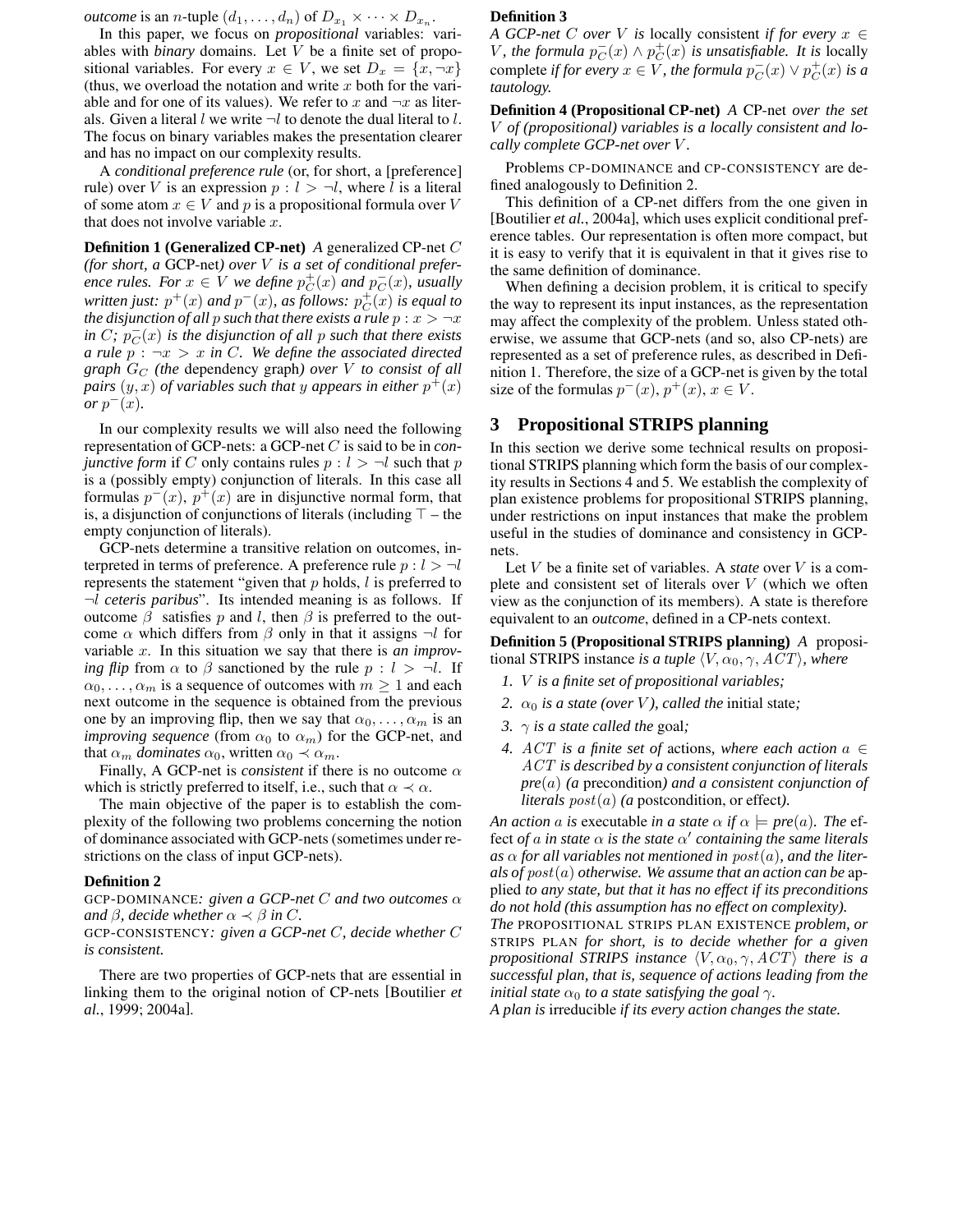We assume, without loss of generality, that for any action  $a$ , no literal in post(a) also appears in *pre*(a); otherwise we can omit the literal from  $post(a)$  without changing the effect of the action; (if  $post(a)$  then becomes an empty conjunction, the action  $a$  can be omitted from  $ACT$  as it has no effect).

We have the following result, proved in [Bylander, 1994] :

**Proposition 1** *([Bylander, 1994])* STRIPS PLAN *is* PSPACE*-complete.*

Typically, propositional STRIPS instances do not require that goals be complete. We restrict consideration to complete goals. This restriction has no effect on the complexity: the plan existence problem remains PSPACE-complete under the goal-completeness restriction [Lang, 2004].

### **3.1 Acyclic STRIPS**

**Definition 6 (Acyclic sets of actions)** *A set of actions* ACT *is* acyclic *if there is no state*  $\alpha$  *such that*  $\langle V, \alpha, \alpha, ACT \rangle$  *has a non-empty irreducible plan (informally, if there are no nontrivial directed cycles in the space of states induced by* ACT *).*

We will now consider the following two problems:

- 1. ACYCLIC STRIPS PLAN: given a propositional STRIPS instance  $\langle V, \alpha_0, \gamma, ACT \rangle$  such that ACT is acyclic and  $\alpha_0 \neq \gamma$ , decide whether there is a plan for  $\langle V, \alpha_0, \gamma, ACT \rangle$ .
- 2. ACTION-SET ACYCLICITY: given a set  $ACT$  of actions, decide whether  $ACT$  is acyclic.

We will show that both problems are PSPACE-complete.

#### **Proposition 2**

ACYCLIC STRIPS PLAN *is* PSPACE*-complete.*

*Proof:* Membership in PSPACE is evident as the problem is a restriction of STRIPS PLAN. To prove PSPACE-hardness, we exhibit a polynomial-time reduction from STRIPS PLAN. Let  $PE = \langle V, \alpha_0, \gamma, ACT \rangle$  be an instance of STRIPS PLAN. The idea behind the reduction is to introduce a *counter*, so that each time an action is executed, the counter is incremented. The counter may count up to  $2^n$ , where  $n = |V|$ , making use of  $n$  additional variables. The counter is initialized to 0. Once it reaches  $2^n - 1$  it can no longer be incremented and no action can be executed. Hence, the set of actions in the resulting instance of STRIPS PLAN is acyclic.

To describe the reduction, we write V as  $\{x_1, \ldots, x_n\}$ . We define  $PE' = \langle V', \alpha'_0, \gamma', ACT' \rangle$  as follows:

- $V' = \{x_1, \ldots, x_n, z_1, \ldots, z_n\}$ , where  $z_i$  are new variables we will use to implement the counter;
- $\alpha'_0 = \alpha_0 \wedge \neg z_1 \wedge \cdots \wedge \neg z_n;$
- $\gamma' = \gamma \wedge z_1 \wedge \cdots \wedge z_n;$
- for each action  $a \in ACT$ , we include in  $ACT'$  n actions  $a^i, 1 \leq i \leq n$ , such that  $pre(a^i) = pre(a) \land \neg z_i \land z_{i+1} \land \cdots \land z_n$  $post(a^i) = post(a) \wedge z_i \wedge \neg z_{i+1} \wedge \cdots \wedge \neg z_n$
- Furthermore, we include in  $ACT'$  n actions  $b_i$ ,  $1 \leq i \leq$ *n*, such that

$$
pre(b_i) = \neg z_i \land z_{i+1} \land \dots \land z_n
$$
  

$$
post(b_i) = z_i \land \neg z_{i+1} \land \dots \land \neg z_n
$$

We will denote states over V' by pairs  $(\alpha, k)$ , where  $\alpha$  is a state over V and k is an integer,  $0 \le k \le 2^n - 1$ . We view  $k$  as a compact representation of a state over variables  $z_1, \ldots, z_n$ : assuming that the binary representation of k is  $d_1 \ldots d_n$  (with  $d_n$  being the least significant digit), k represents the state which contains  $z_i$  if  $d_i = 1$  and  $\neg z_i$ , otherwise.

 $PE'$  is acyclic, since executing any action in  $ACT'$  increments the counter  $k$  and no action can be executed once the counter has reached the value  $2^n - 1$ .

We claim that there is a plan for *PE* if and only if there is a plan for *PE'*. First, assume that there is a plan in *PE*. Let  $\pi$  be a shortest plan in *PE* and let m be its length. We have  $m \leq 2<sup>n</sup> - 1$ , since no state along  $\pi$  repeats (otherwise, shorter plans than  $\pi$  for *PE* would exist). Let  $\alpha_0, \alpha_1, \ldots, \alpha_m$  $\gamma$  be the sequence of states obtained by executing  $\pi$ . Let a be the action used in the transition from  $\alpha_k$  to  $\alpha_{k+1}$ . Since  $k < 2<sup>n</sup> - 1$ , there is exactly one  $i, 1 \le i \le n$ , such that the action  $a^i$  applies at the state  $(\alpha, k)$  over V'. Replacing a with  $a^i$  in  $\pi$  yields a plan that when started at  $(\alpha_0, 0)$  leads to  $(\alpha_m, m) = (\gamma, m)$ . Appending that plan with appropriate actions  $b_i$  to increment the counter to  $2^n - 1$  yields a plan for *PE*<sup> $\prime$ </sup>. Conversely, if  $\tau$  is a plan for *PE*<sup> $\prime$ </sup>, the plan obtained from  $\tau$  by removing all actions of the form  $b_j$  and replacing each action  $a^i$  with a is a plan for *PE*.

Thus, the claim and the assertion follow.

#### **Proposition 3**

ACTION-SET ACYCLICITY *is* PSPACE*-complete.*

*Proof:* The argument for the membership in PSPACE is standard. To prove PSPACE-hardness, we proceed as follows. Let  $PE = \langle V, \alpha_0, \gamma, ACT \rangle$  be a STRIPS instance such that *ACT* is acyclic and  $\alpha_0 \neq \gamma$ . Let a be a new action defined by  $pre(a) = \gamma$  and  $post(a) = \alpha_0$ . It is easy to see that  $ACT \cup \{a\}$  is not acyclic if and only if there exists a plan for *PE*. Thus, the PSPACE-hardness of the *complement* of the ACTION-SET ACYCLICITY problem follows from Proposition 2. Since PSPACE = coPSPACE, this suffices to prove the hardness part of the assertion.

# **3.2 Mapping STRIPS plans to single-effect STRIPS plans**

Versions of the STRIPS PLAN and ACYCLIC STRIPS PLAN problems that are important for us allow only single-effect actions (actions with exactly one literal in their postconditions) in input propositional STRIPS instances. We refer to these restrictions as SE STRIPS PLAN and ACYCLIC SE STRIPS PLAN.

To prove PSPACE-hardness of both problems, we describe a mapping from STRIPS instances to single-effect STRIPS instances.

Consider an instance  $PE = \langle V, \alpha_0, \gamma, ACT \rangle$  of the STRIPS PLAN problem (where  $ACT$  is not necessarily acyclic). For each action  $a \in ACT$  we introduce a *new* variable  $x_a$ . We set  $X = \bigwedge_{a \in ACT} \neg x_a$ . That is, X is the conjunction of negative literals of all the additional variables. In addition, for each  $a \in ACT$  we set  $X_a = x_a \wedge \bigwedge_{b \in ACT - \{a\}} \neg x_b.$  We now define an instance  $PE' = \langle V', \alpha'_0, \gamma', S(ACT) \rangle$  of the SE STRIPS PLAN problem as follows: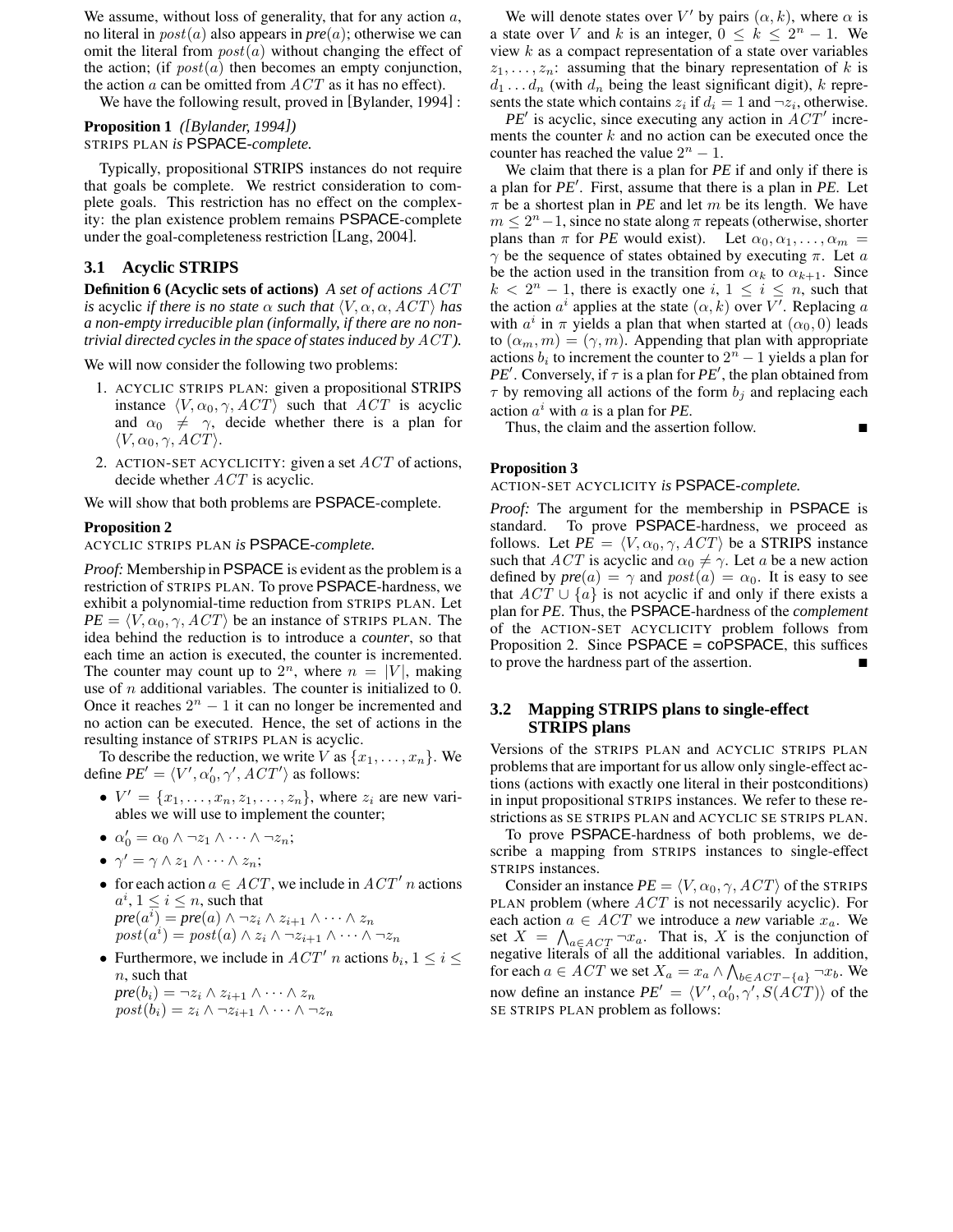- Set of variables:  $V' = V \cup \{x_a : a \in ACT\};$
- Initial state:  $\alpha'_0 = \alpha_0 \wedge X;$
- Goal state:  $\gamma' = \gamma \wedge X$ ;
- Set of actions:  $S(ACT) = \{a^i : a \in ACT, i =$  $1, \ldots, 2|post(a)| + 1$ . Let  $a \in \widehat{ACT}$  and  $post(a) = l_1 \wedge \cdots \wedge l_q$ . For  $i = 1, \ldots, q$ , we define:  $pre(a^i) = pre(a) \wedge X \wedge \neg l_i; \ post(a^i) = x_a;$  $pre(a^{q+i}) = X_a; \ post(a^{q+i}) = l_i.$ We also define:  $pre(a^{2q+1}) = X_a \wedge l_1 \wedge \cdots \wedge l_q; \ post(a^{2q+1}) = \neg x_a.$

Let  $\pi$  be a sequence of actions in ACT. We define  $S(\pi)$  to be the sequence of actions in  $S(ACT)$  obtained by replacing each action a in  $\pi$  by  $a^1, \ldots, a^{2q+1}$  (where  $q = |post(a)|$ ). Now consider a sequence  $\tau$  of actions from  $S(ACT)$ . Remove from  $\tau$  any action  $a^i$  such that  $i \neq 2|post(a)| + 1$ , and replace actions of the form  $a^{2|post(a)|+1}$  by a. We denote the resulting sequence of actions from  $ACT$  by  $S'(\tau)$ . The following properties are easy to check (details are omitted):

**Lemma 1** *With the above definitions,*

- *(i) if*  $\pi$  *is a plan for PE then*  $S(\pi)$  *is a plan for PE'*;
- *(ii) if*  $\tau$  *is an irreducible plan for PE' then*  $S'(\tau)$  *is a plan for PE;*

*(iii)*  $ACT$  *is acyclic if and only if*  $S(ACT)$  *is acyclic.* 

#### **Proposition 4**

SE STRIPS PLAN *and* ACYCLIC SE STRIPS PLAN *are* PSPACE*-complete.*

*Proof:* SE STRIPS PLAN and ACYCLIC SE STRIPS PLAN problems are restrictions of STRIPS PLAN, from which membership in PSPACE follows. PSPACE-hardness of ACYCLIC SE STRIPS PLAN (and so, also of the other problem) is shown by reduction from ACYCLIC STRIPS PLAN. Consider an instance  $PE = \langle V, \alpha_0, \gamma, ACT \rangle$  of ACYCLIC STRIPS PLAN. Define  $PE' = \langle V', \alpha'_0, \gamma', S(ACT) \rangle$ , which by Lemma 1(iii) is an instance of the ACYCLIC SE STRIPS PLAN problem. By Lemma 1(i) and (ii) there exists a plan for *PE* if and only if there exists a plan for *PE'*. .

### **4 Dominance**

The goal of this section is to prove that the GCP-DOMINANCE problem is PSPACE-complete, and that the complexity does not go down even when we restrict the class of inputs to CPnets. We use the results on propositional STRIPS planning from Section 3 to prove that the general GCP-DOMINANCE problem is PSPACE-complete. We then show that the complexity does not change if we impose the requirements of local consistency and local completeness on input GCP-nets.

The similarities between dominance testing in CP-nets and propositional STRIPS planning were first noted in [Boutilier *et al.*, 1999], where a reduction (presented in more detail in [Boutilier *et al.*, 2004a]) was given from the dominance problem to the plan existence problem for a class of propositional STRIPS planning specifications consisting of *unary* actions (actions with single effects). We prove our results for the GCP-DOMINANCE and GCP-CONSISTENCY problems by constructing a reduction in the other direction.

This reduction is much more complex than the one used in [Boutilier *et al.*, 1999], due to the fact that CP-nets impose more restrictions than STRIPS planning. Firstly, STRIPS planning allows multiple effects, but GCP-nets only allow flips  $x > \neg x$  or  $\neg x > x$  that change the value of one variable; this is why we constructed the reduction from STRIPS planning to single-effect STRIPS planning in the last section. Secondly, CP-nets impose two more restrictions, local consistency and local completeness, which do not have natural counterparts in the context of STRIPS planning.

For all dominance and consistency problems considered in the paper, the membership in PSPACE can be demonstrated by considering nondeterministic algorithms consisting of repeatedly guessing appropriate improving flips. Such algorithms work in polynomial space and show the membership of problems they solve in NPSPACE and consequently in PSPACE, since NPSPACE = PSPACE. Therefore, due to space restrictions, from now on we only provide arguments for the PSPACE-hardness of problems we consider.

#### **4.1 Dominance for generalized CP-nets**

We will prove that the GCP-DOMINANCE problem is PSPACE-complete by a reduction from the problem SE STRIPS PLAN, which we now know to be PSPACE-complete.

### **Mapping single-effect STRIPS problems to GCP-nets dominance problems**

Let  $\langle V, \alpha_0, \gamma, ACT \rangle$  be an instance of the SE STRIPS PLAN problem. For every action  $a \in ACT$  we denote by  $l_a$  the unique literal in the postcondition of a, that is,  $post(a) = l_a$ . We denote by  $pre'(a)$  the conjunction of all literals in  $pre(a)$ different from  $\neg l_a$  (we recall that by a convention we adopted earlier,  $pre'(a)$  does not contain  $l_a$  either). We then define  $c_a$ to be the conditional preference rule  $pre'(a)$  :  $l_a > \neg l_a$  and define  $M(ACT)$  to be the GCP-net  $C = \{c_a : a \in ACT\}.$ 

A sequence of states in a plan corresponds to an improving sequence from  $\alpha_0$  to  $\gamma$ , which leads to the following result.

**Lemma 2** *With the above notation,*

- *(i) there is a non-empty irreducible plan for*  $\langle V, \alpha_0, \gamma, ACT \rangle$  *if and only if*  $\gamma$  *dominates*  $\alpha_0$  *in* C*;*
- *(ii)* ACT *is acyclic if and only if* M(ACT) *is consistent.*

**Theorem 1** *The* GCP-DOMINANCE *problem is* PSPACE*complete. Moreover, this remains so under the restrictions that the GCP-net is consistent and is in conjunctive form.*

*Proof:* PSPACE-hardness is shown by reduction from ACYCLIC SE STRIPS PLAN (Proposition 4). Let  $\langle V, \alpha_0, \gamma, ACT \rangle$  be an instance of the ACYCLIC SE STRIPS PLAN problem. By Lemma 2(ii),  $M(ACT)$  is a consistent GCP-net in conjunctive form. Since  $\alpha_0 \neq \gamma$ , there is a plan for  $\langle V, \alpha_0, \gamma, ACT \rangle$  if and only if there is a non-empty irreducible plan for  $\langle V, \alpha_0, \gamma, ACT \rangle$ , which, by Lemma 2(i), is if and only if  $\gamma$  dominates  $\alpha_0$  in C.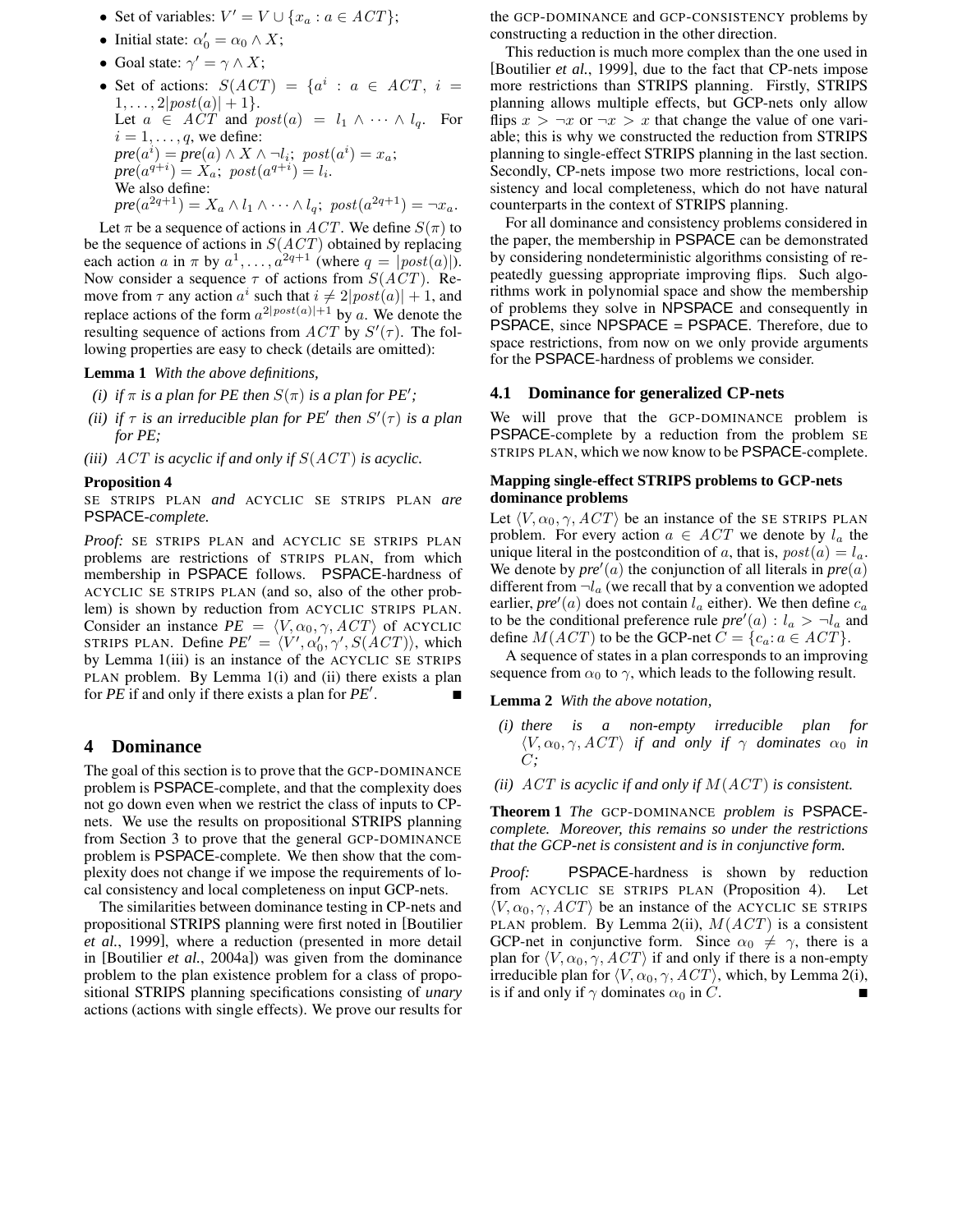# **4.2 Dominance in CP-nets**

In this section we show that GCP-DOMINANCE remains PSPACE-complete under the restriction to locally-consistent and locally-complete GCP-nets, i.e., CP-nets. We refer to this restriction of GCP-DOMINANCE as CP-DOMINANCE.

We will show PSPACE-hardness for CP-DOMINANCE by a reduction from GCP-DOMINANCE for consistent GCP-nets.

#### **Mapping locally-consistent GCP-nets to CP-nets**

Let  $C$  be a locally-consistent GCP-net. Let  $V =$  $\{x_1, \ldots, x_n\}$  be the set of variables of C. We define  $V' =$  $V \cup \{y_1, \ldots, y_n\}$ , where  $\{y_1, \ldots, y_n\} \cap V = \emptyset$ . We define a GCP-net  $C'$  over  $V'$ , which we will show is a CP-net. To this end, for every  $z \in V'$  we will define conditional preference rules  $q^+(z)$  :  $z > \neg z$  and  $q^-(z)$  :  $\neg z > z$  to be included in C' by specifying formulas  $q^+(z)$  and  $q^-(z)$ .

First, for each variable  $x_i \in V$ , we set

$$
q^+(x_i) = y_i \quad \text{and} \quad q^-(x_i) = \neg y_i.
$$

Thus,  $x_i$  depends only on  $y_i$ . We also note that the formulas  $q^+(x_i)$  and  $q^-(x_i)$  satisfy local-consistency and localcompleteness requirements.

Next, for each variable  $y_i$ ,  $1 \le i \le n$ , we define

$$
e_i = (x_1 \leftrightarrow y_1) \land \cdots \land (x_{i-1} \leftrightarrow y_{i-1})
$$

$$
\land (x_{i+1} \leftrightarrow y_{i+1}) \land \cdots \land (x_n \leftrightarrow y_n),
$$

$$
f_i^+ = e_i \land p^+(x_i) \text{ and } f_i^- = e_i \land p^-(x_i).
$$

Finally, we define

and

$$
q^+(y_i) = f_i^+ \vee (\neg f_i^- \wedge x_i)
$$

 $q^-(y_i) = f_i^- \vee (\neg f_i^+ \wedge \neg x_i)$ Thus,  $y_i$  depends on every variable in  $V'$  but itself.

We note that by the local consistency of C, formulas  $f_i^+ \wedge$  $f_{i}^{-}, 1 \leq i \leq n$ , are unsatisfiable. Consequently, formulas  $q^+(y_i) \wedge q^-(y_i), 1 \leq i \leq n$ , are unsatisfiable. Thus, C' is locally consistent. Finally,  $q^+(y_i) \vee q^-(y_i)$  is equivalent to  $f_i^+ \vee \neg x_i \vee f_i^- \vee x_i$ , so is a tautology. Thus, C' is locally complete and hence a CP-net over  $V'$ .

Let  $\alpha$  and  $\beta$  be outcomes over  $\{x_1, \ldots, x_n\}$  and  $\{y_1, \ldots, y_n\}$ , respectively. By  $\alpha\beta$  we denote the outcome over  $V'$  obtained by concatenating *n*-tuples  $\alpha$  and  $\beta$ . Conversely, every outcome for  $C'$  can be written in this way.

Let  $\alpha$  be an outcome over V. We define  $\bar{\alpha}$  to be the outcome over  $\{y_1, \ldots, y_n\}$  obtained by replacing in  $\alpha$  every component of the form  $x_i$  with  $y_i$  and every component  $\neg x_i$ with  $\neg y_i$ . Then for every  $i, 1 \leq i \leq n$ ,  $\alpha \bar{\alpha} \models e_i$ .

Let s be a sequence  $\alpha_0, \ldots, \alpha_m$  of outcomes over V. Define  $L(s)$  to be the sequence of V'-outcomes:  $\alpha_0 \overline{\alpha_0}, \alpha_0 \overline{\alpha_1}, \alpha_1 \overline{\alpha_1}, \alpha_1 \overline{\alpha_2}, \ldots, \alpha_m \overline{\alpha_m}$ . Further, let t be a sequence  $\epsilon_0, \epsilon_1, \ldots, \epsilon_m$  of V'-outcomes with  $\epsilon_0 = \alpha \bar{\alpha}$  and  $\epsilon_m = \beta \vec{\beta}$ . Define  $\vec{L}'(t)$  to be the sequence obtained from t by projecting each element in  $t$  to  $V$  and iteratively removing elements in the sequence which are the same as their predecessor (until any two consecutive outcomes are different).

**Lemma 3** *With the above definitions,*

- *(i) if s is an improving sequence for C from*  $\alpha$  *to*  $\beta$  *then*  $\tilde{L}(s)$  *is an improving sequence for*  $C'$  *from*  $\alpha \bar{\alpha}$  *to*  $\beta \bar{\beta}$ ;
- *(ii) if t is an improving sequence from*  $\alpha \bar{\alpha}$  *to*  $\beta \bar{\beta}$  *then*  $L'(t)$ *is an improving sequence from*  $\alpha$  *to*  $\beta$ ;
- *(iii)* C *is consistent if and only if* C 0 *is consistent*

*Sketch of proof:* Let  $e = \bigwedge_{i=1}^{n} (x_i \leftrightarrow y_i)$ . The definitions have been arranged to ensure the following for CP-net  $C'$ :

- (a) Suppose e holds in an outcome, so the outcome can be written as  $\alpha\bar{\alpha}$  for some  $\alpha$ ; then no improving flip changes any variable  $x_i$ ; furthermore, there is an improving flip changing variable  $y_i$  if and only if there is an improving flip for the GCP-net C from outcome  $\alpha$ changing variable  $x_i$ . After applying this flip changing variable  $y_i$ , there is exactly one improving flip possible, changing  $x_i$ , after which  $e$  holds again (this follows using (b), as  $y_i$  cannot be immediately flipped back again, because  $C'$  is locally consistent).
- (b) If  $e$  does not hold in an outcome then the only improving flips possible change the value of some variable  $(x<sub>i</sub>$  or  $y_i)$  to make  $x_i \leftrightarrow y_i$  hold for some *i*.

(a) implies (i) and (ii). Also, (i) implies half of (iii), that if  $C$  is inconsistent then  $C'$  is inconsistent. Conversely, suppose that  $C'$  is inconsistent, so there exists an improving sequence  $t$  for  $C'$  from some outcome to itself. By (b), any improving flip applied to an outcome in which e does not hold increases (by one) the number of i such that  $x_i \leftrightarrow y_i$ holds. This implies that e must hold in some outcome in t, because t is cyclic. Write this outcome as  $\alpha \bar{\alpha}$ . We can cyclically permute t to form an improving sequence from  $\alpha\bar{\alpha}$ to itself. Part (ii) then implies that there exists an improving flipping sequence for C from  $\alpha$  to itself, showing that C is inconsistent.

**Theorem 2** CP-DOMINANCE *is* PSPACE*-complete. This holds even if we restrict the CP-nets to being consistent.*

*Proof:* We use a reduction from PSPACE-hardness of the GCP-DOMINANCE problem when the GCP-nets are restricted to being consistent (Theorem 1). Let  $C$  be a consistent (and hence locally consistent) GCP-net over V, and let  $\alpha$ and  $\beta$  be outcomes over V. Consider the CP-net  $C'$  over variables  $V'$  constructed above. Lemma 3(i) and (ii) imply that  $\beta$  dominates  $\alpha$  in C if and only if  $\beta \bar{\beta}$  dominates  $\alpha \bar{\alpha}$  in  $C'$ . Moreover,  $C'$  is consistent by Lemma 3(iii). Thus, the hardness part of the assertion follows.

# **5 Consistency of GCP-nets**

In this section we show that the GCP-CONSISTENCY problem is PSPACE-complete, using results from Sections 3 and 4.

#### **Theorem 3**

GCP-CONSISTENCY *is* PSPACE*-complete. This holds even under the restriction to GCP-nets in conjunctive form.*

*Proof:* PSPACE-hardness is shown by reduction from ACTION-SET ACYCLICITY. We apply function  $S$  from Section 3.2 followed by  $M$  from Section 4.1. This maps